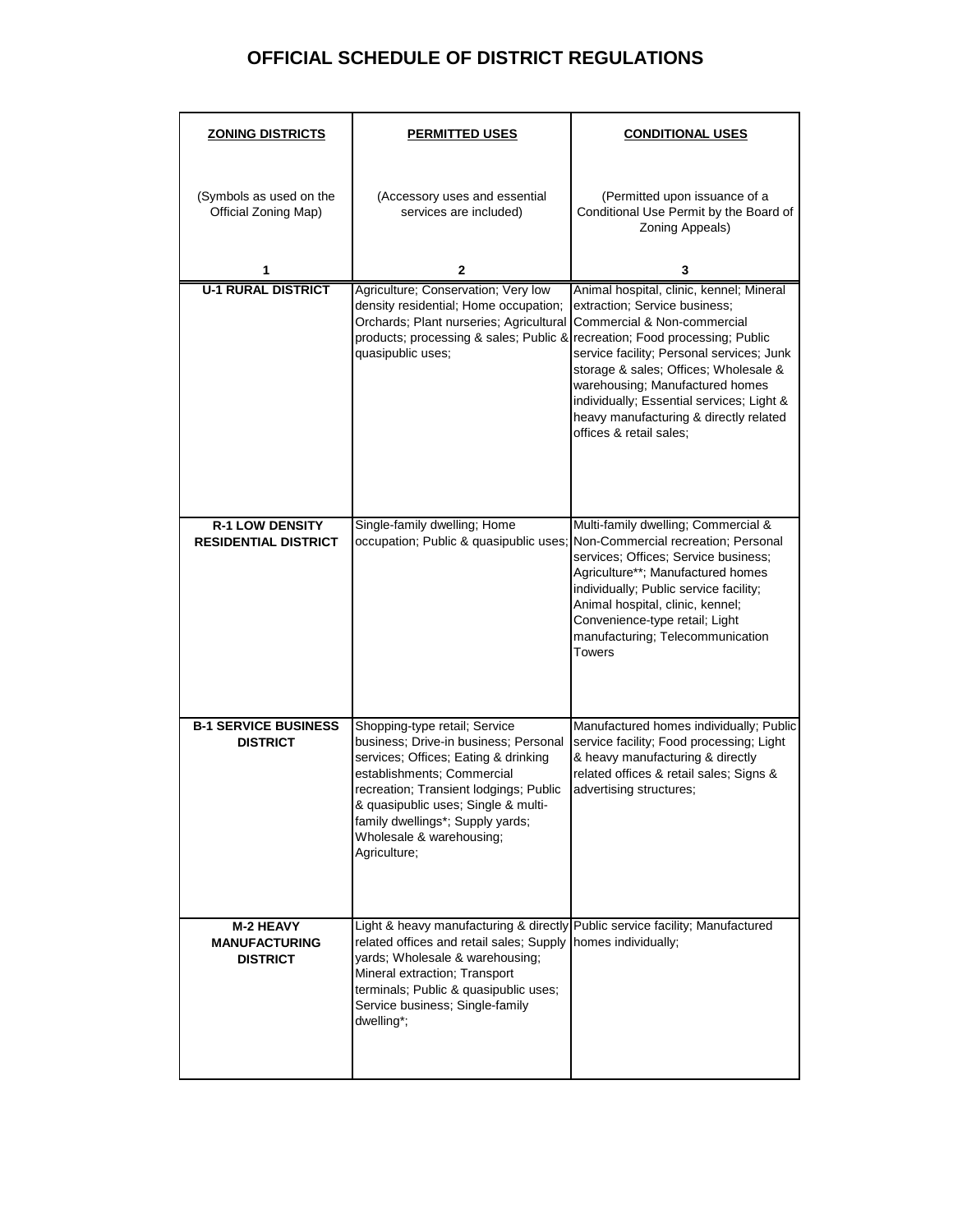## **OFFICIAL SCHEDULE OF DISTRICT REGULATIONS**

|                  | <b>MINIMUM LOT SIZE</b>                            |                                                 |                                 | <b>MAXIMUM</b><br><b>PERCENTAGE</b>       | <b>MINIMUM</b><br><b>FLOOR</b><br><b>AREA</b><br>(Square | <b>MAXIMUM</b><br><b>HEIGHT OF</b><br>(PRINCIPAL)<br><b>BUILDINGS</b> |        | <b>MINIMUM YARD DIMENSIONS</b><br>(feet) |                     |                         |        |
|------------------|----------------------------------------------------|-------------------------------------------------|---------------------------------|-------------------------------------------|----------------------------------------------------------|-----------------------------------------------------------------------|--------|------------------------------------------|---------------------|-------------------------|--------|
|                  | Frontage<br>(Square feet per household)<br>(Width) |                                                 | OF LOT TO BE<br><b>OCCUPIED</b> | Front                                     |                                                          |                                                                       |        | Side Yards                               |                     | Rear                    |        |
|                  | With On-Site<br>Sewage<br>Treatment                | With Group<br>or Central<br>Sewage<br>Treatment | (Feet)                          | (Principal and<br>Accessory<br>Buildings) | Feet)                                                    | Stories                                                               | Feet   |                                          | One<br>Side<br>Yard | Sum of<br>Side<br>Yards |        |
|                  | 4                                                  | ${\bf 5}$                                       | $\bf 6$                         | $\overline{\mathbf{r}}$                   | 8                                                        | $\boldsymbol{9}$                                                      | 10     | 11                                       | 12                  | 13                      | 14     |
| $\overline{U-1}$ | 40,000                                             | ----------------                                | 150                             | 25                                        | $1,000*$                                                 | 21/2                                                                  | 35     | 50                                       | 20                  | 40                      | 30     |
| $R-1$            | 40,000                                             | 10,800<br>(single)<br>2,700<br>(multi)          | 150<br>80<br>90                 | 25                                        | $1,000*$<br>(single)<br>600<br>(multi)                   | 21/2                                                                  | 35     | 35                                       | 10                  | 20                      | 30     |
| $B-1$            | 40,000                                             | none*                                           | 150<br>60                       | $50\,$                                    | $none*$                                                  | $\mathsf 3$                                                           | $40\,$ | 30                                       | $none**$            | $none**$                | $30**$ |
| $M-2$            | 80,000                                             | 40,000                                          | 200<br>150                      | 50                                        | $none*$                                                  | $\overline{\mathbf{4}}$                                               | 50     | 80                                       | $20**$              | $50**$                  | 40     |